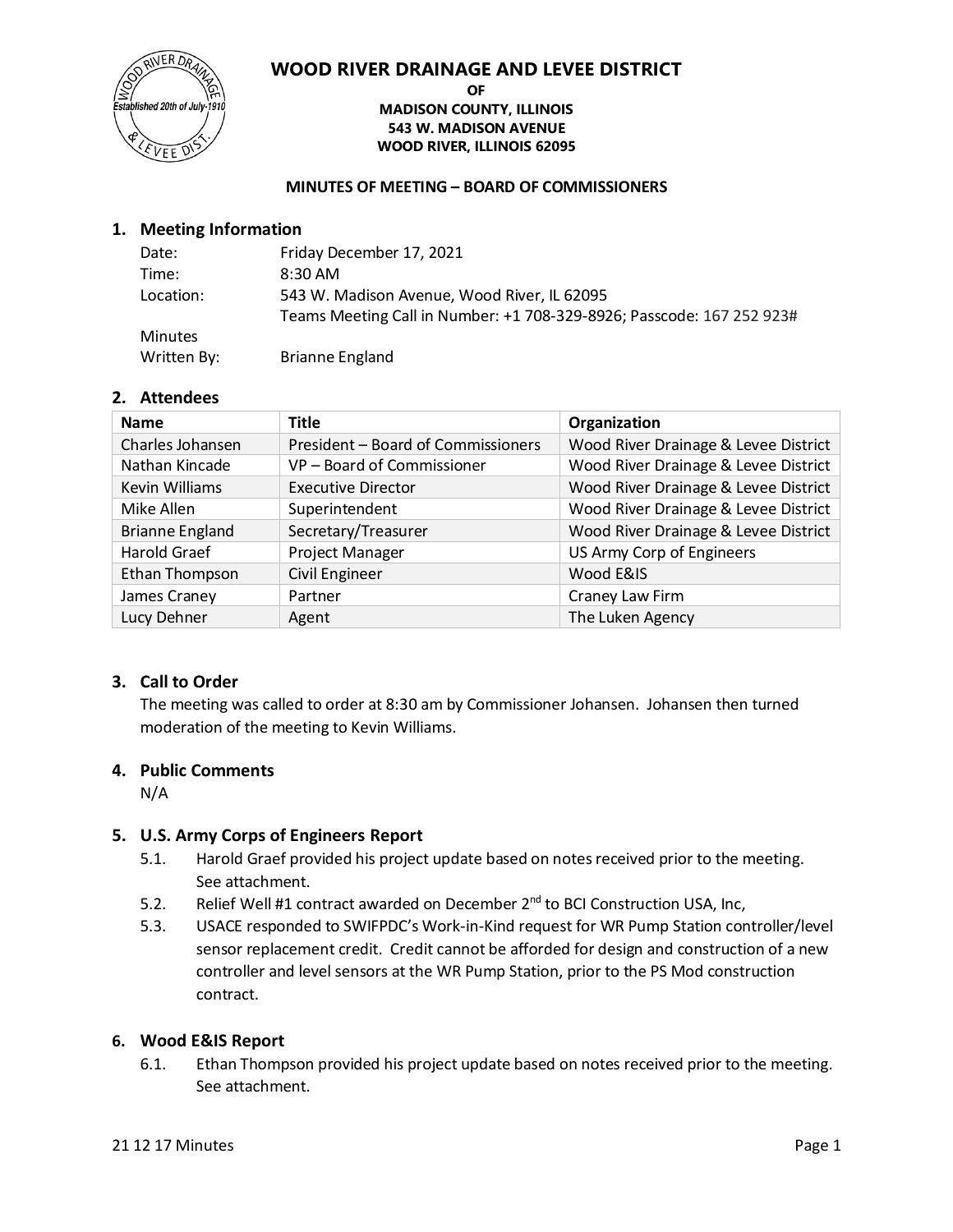

### **OF MADISON COUNTY, ILLINOIS 543 W. MADISON AVENUE WOOD RIVER, ILLINOIS 62095**

- 6.2. Relief Well #3 involves acquisitions of easements for 3 properties. 1st property is almost complete,  $2^{nd}$  property is being relocated and  $3^{rd}$  property is delayed pending sale, awaiting closing date.
- 6.3. Relief Well #2 is pending easements from City of Wood River for areas in Old Wood River Channel. Scheduling a call after the holidays.

# **7. Superintendent Report**

- 7.1. Mike Allen provided his project update.
- 7.2. Final cut of the levee was completed on December 7<sup>th</sup>.
- 7.3. Inspected levee after tornadoes and storm on December  $10^{th}$ . No damage to levee, no trees down and no road blockages.

# **8. Executive Director Report**

- 8.1. Kevin Williams provided his project update based on notes received prior to the meeting. See attachment.
- 8.2. Gravity Drain Inspection Project has been delayed till Spring 2022 due to changes with P66.
- 8.3. New 408 alteration permits with Ameren in Upper Wood River and with ADB Companies.

## **9. Luken Insurance Agency Comments**

9.1. Lucy Dehner was present at the meeting and available for any questions.

### **10. Attorney James Craney Comments**

- 10.1. James Craney reviewed the sewer easement between the District and Wood River. The contract language is good just need to add in indemnity language.
- 10.2. Hearing to approve the assessment is on Wednesday, December  $22^{nd}$ . There have been no objections to the assessment.

# **11. Commissioners Report:**

11.1. Nothing to report from the commissioners.

# **12. Approval of Minutes of the previous meeting:**

A motion was made by Kincade to approve the minutes for 11/19/21; seconded by Johansen.

Johansen: aye; Kincade: aye. Motion carried

### **13. Approval of the Bills**

A motion was made by Kincade to approve the list of bills presented in the amount of \$16,607.30; second by Johansen. See attachments.

Johansen: aye; Kincade: aye. Motion carried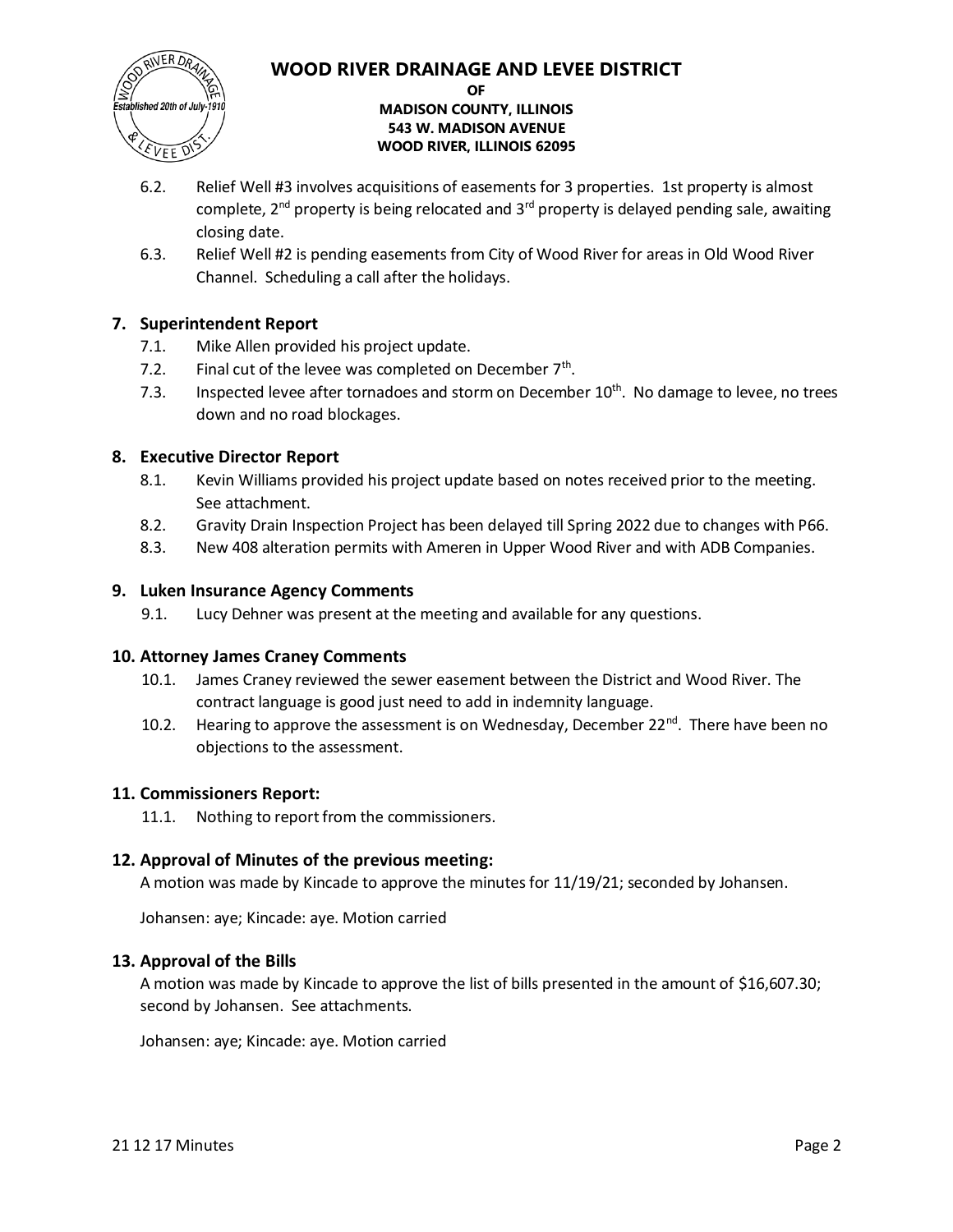

**OF**

### **MADISON COUNTY, ILLINOIS 543 W. MADISON AVENUE WOOD RIVER, ILLINOIS 62095**

### **14. Treasurer/Financial Report**

The prepared financial/balance sheet and Revenue & Expense has been presented to be read and will answer any questions. Motion made by Kincade to approve the Treasurer/Financial Report; second by Johansen.

Brianne England informed the commissioners that two (2) certificates of deposits are up for renewal in February. Researching rates currently.

Johansen: aye; Kincade: aye. Motion carried

### **15. Communications**

N/A

### **16. Old Business**

16.1. Discussion and potential action regarding extension of Marathon Pipeline, LLC. Agreement for a ten (10) year term with modified language as requested by Madison County

Motion made by Johansen to table, seconded by Kincade.

Johansen: aye; Kincade: aye. Motion tabled

### **17. New Business**

17.1. Discussion and potential action regarding formalizing a right-of-way maintenance agreement with Buckeye Partners L.P. associated with the 10-inch 175L and 6-inch 180L pipelines that cross the Lower Wood River segment at station 424+00

Motion made by Johansen to pass, seconded by Kincade.

Johansen: aye; Kincade: aye. Motion passed

17.2. Discussion and potential action regarding executing a labor agreement with Phillips 66 to operate and maintain the Rand Avenue Pump Station from January 1, 2022, through December 31, 2024

Motion was made by Kincade to pass; seconded by Johansen.

Johansen: aye; Kincade: aye. Motion passed

17.3. Discussion and potential action regarding performing a diagnostic inspection of the Xylem Flygt 3300.181pump currently in storage by the only local OEM, Vandevanter Engineering, A Cogent Company

Motion was made by Kincade to pass; seconded by Johansen.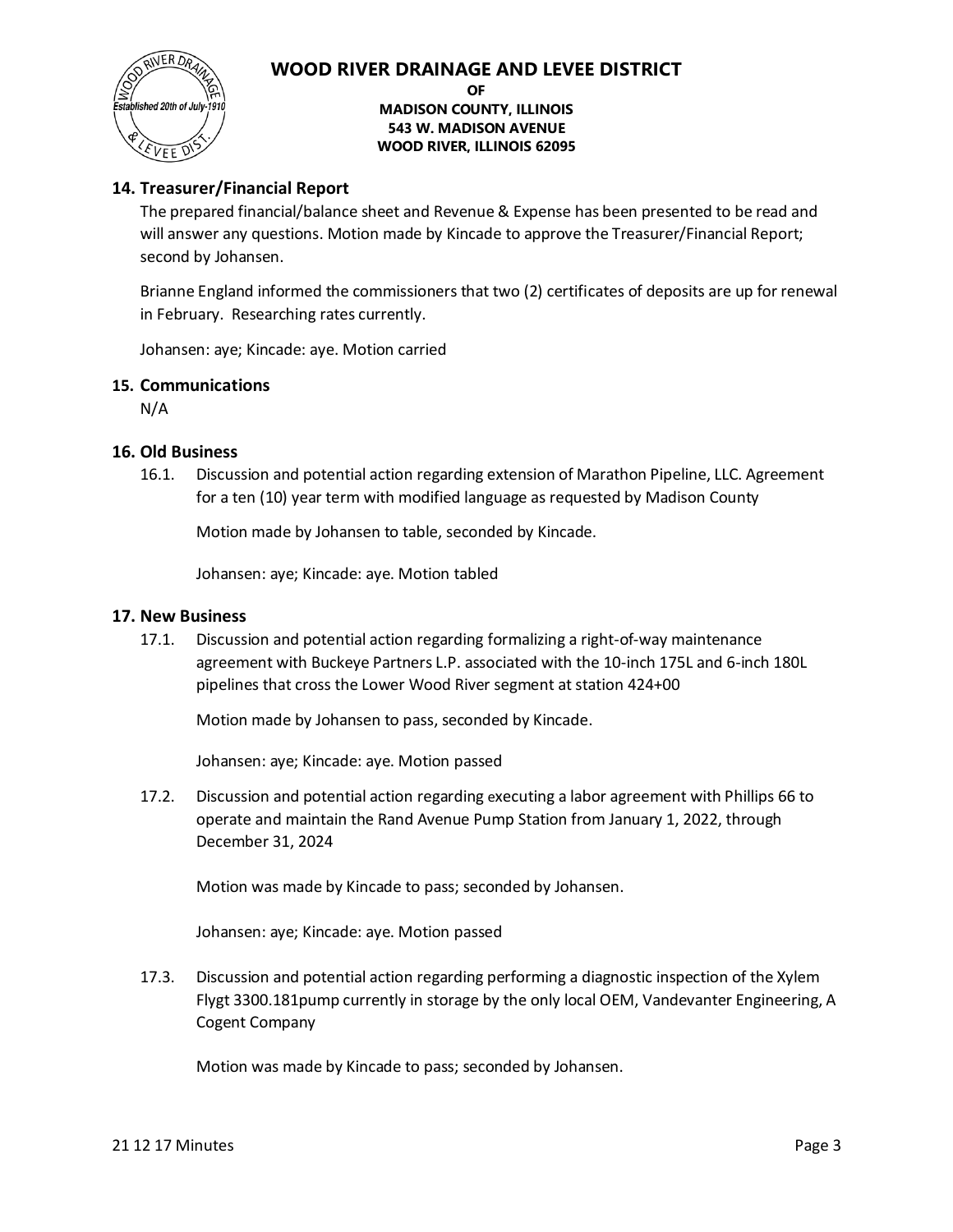

### **OF MADISON COUNTY, ILLINOIS 543 W. MADISON AVENUE WOOD RIVER, ILLINOIS 62095**

Johansen: aye; Kincade: aye. Motion passed

17.4. Discussion and potential action regarding revisions to the proposed easement with the City of Wood River in support of the State Street Sewer Separation project

Motion made by Johansen to pass, seconded by Kincade.

Johansen: aye; Kincade: aye. Motion passed

17.5. Discussion and potential action regarding continuing the "Lets Talk About Levees" local campaign in partnership with the USACE and the City of Wood River

Motion made by Johansen to pass, seconded by Kincade.

Johansen: aye; Kincade: aye. Motion passed

17.6. Discussion and potential action regarding beginning the "Love Your Levee" national levee awareness campaign in partnership with the USACE and the City of Wood River.

Motion made by Johansen to pass, seconded by Kincade.

Johansen: aye; Kincade: aye. Motion passed

### **18. Executive Session**

N/A

# **19. Return to open session/roll call:**

N/A

### **20. Commissioners/Employee Comments:**

N/A

### **21. Adjournment**

Motion made by Johansen, seconded by Kincade to adjourn.

Johansen: aye; Kincade: aye. Motion carried.

Adjournment at 8:57 a.m.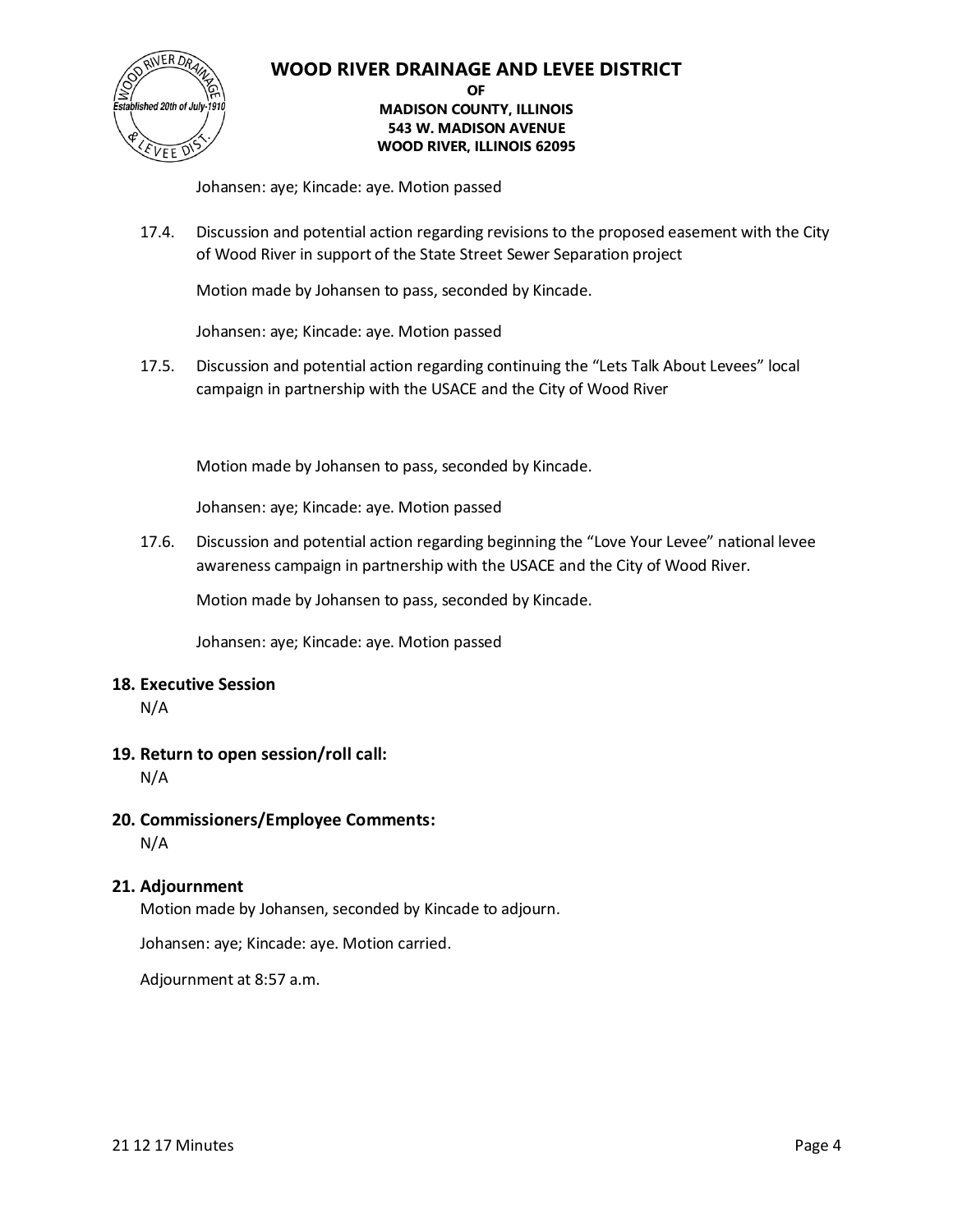

**OF MADISON COUNTY, ILLINOIS 543 W. MADISON AVENUE WOOD RIVER, ILLINOIS 62095**

Charles Johansen, President

Nathan Kincade, Vice President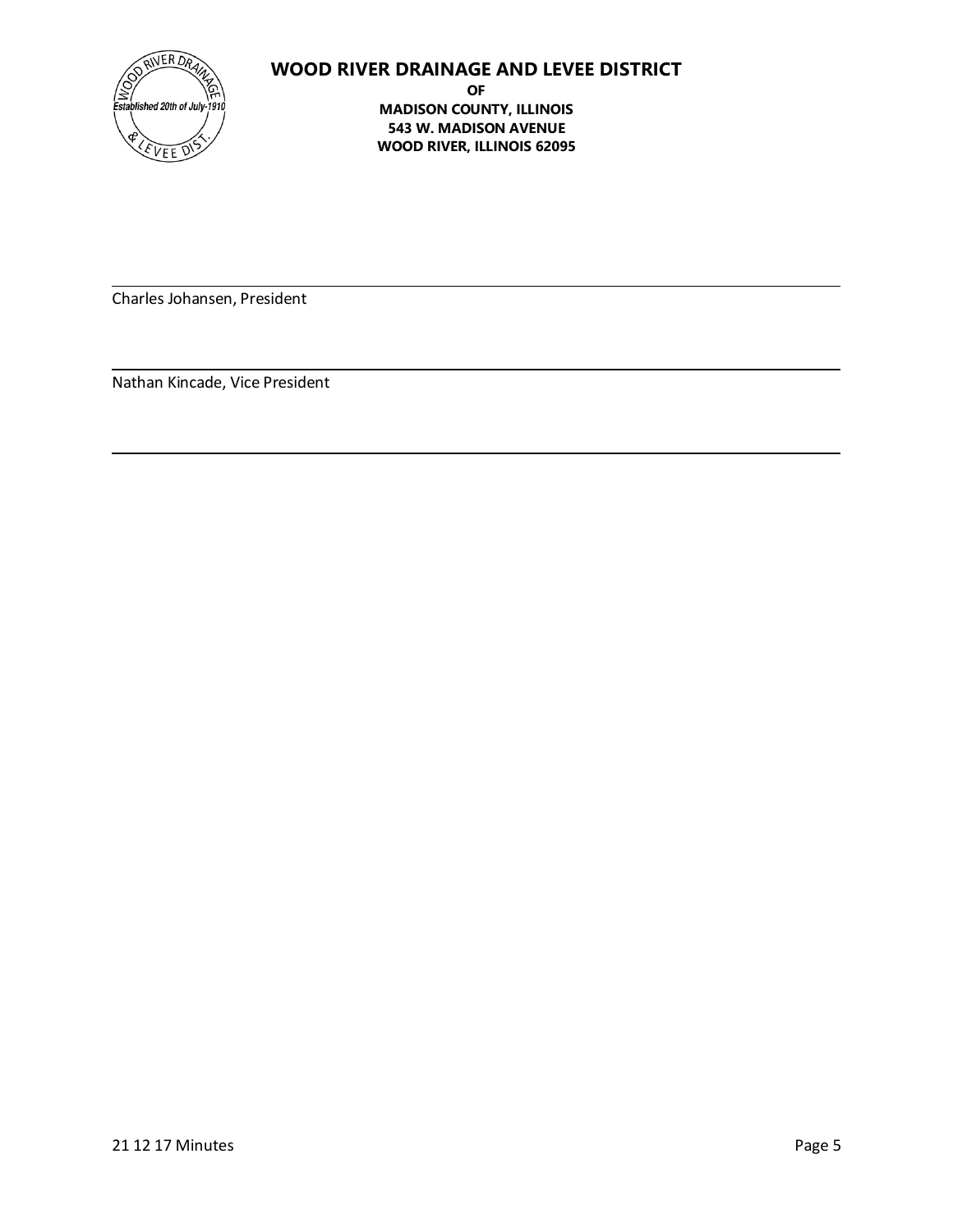### **U.S. Army Corps of Engineers (USACE) Project Update Wood River Levee System December 17, 2021**

### 1. Status of Design Deficiency Corrections (changes in RED)

| Remaining<br><b>Features</b>                | Summary                          | <b>Notes</b>                                                                                                                                                                                                                                                                                                                                                 |
|---------------------------------------------|----------------------------------|--------------------------------------------------------------------------------------------------------------------------------------------------------------------------------------------------------------------------------------------------------------------------------------------------------------------------------------------------------------|
| Bid Package 8<br>(NFS)                      | 22 RW/1 PS in<br>Reach 5         | Contract awarded Nov 4 to Magruder Construction Co., Inc. USACE<br>reviewing bonds, insurance, and submittals prior to issuing Notice to                                                                                                                                                                                                                     |
|                                             |                                  | Proceed (NTP), approx. Dec 21.                                                                                                                                                                                                                                                                                                                               |
| <b>Pump Stations</b>                        | 2 new PSs in<br>Reach 5          | Received ROW certification for PS 2 and 3. Design package to have PS<br>4 removed prior to issuing solicitation.                                                                                                                                                                                                                                             |
| <b>Berm</b>                                 | Dimensions TBD                   | USACE refining preliminary cost estimate to facilitate WIK credit amount.<br>Underseepage analysis not yet initiated. Extent of env mitigation not yet<br>defined. Wetland evaluation conducted on Nov 29 and Phase 1<br>archaeological survey conducted Dec 2&3. Value Management Plan<br>(VMP) approved Nov 30 (i.e., no need for Value Engineering study) |
| RW #1                                       | 24 RWs                           | Contract awarded on Dec 2 to BCI Construction USA, Inc.                                                                                                                                                                                                                                                                                                      |
| RW #2/Ditch<br>Work                         | 56 RWs/reconnect<br>Old WR Creek | Notice to Proceed (NTP) for Acquisition issued Dec 13. Initiating 95%<br>District Quality Control (DQC) review.                                                                                                                                                                                                                                              |
| <b>Pump Station</b><br><b>Modifications</b> | 2 mods (WR and<br>Hawthorne)     | Scheduled to award contract after BP-8, RW#1 and PSs contracts. Will<br>need additional BCOES.                                                                                                                                                                                                                                                               |
| RW #3                                       | 37 RWs                           | NTP for Acquisition (2 <sup>nd</sup> Amendment) issued Dec 13.                                                                                                                                                                                                                                                                                               |
| Mitigation                                  |                                  | Credits for BP-8 needed. Mitigation activities progressing according to<br>the project schedule, but on pause pending outcome of berm solution<br>(may gain efficiencies by only purchasing bank credits once).                                                                                                                                              |
| Update O&M<br>Manuals                       |                                  |                                                                                                                                                                                                                                                                                                                                                              |

Note: BCOES is final review to evaluate Biddability, Constructability, Operability, Environmental, and Sustainability (BCOES) characteristics.

| <b>Features</b> | <b>ROW NTP</b><br><b>Issued</b> | <b>ROW Acquisition</b><br>Deadline | Contract<br>Award | Consequence                                  |
|-----------------|---------------------------------|------------------------------------|-------------------|----------------------------------------------|
|                 | 2-Dec-19;                       | Received                           |                   |                                              |
|                 | amended                         | ROW Cert 19                        |                   |                                              |
| 2 PS            | 14 Oct 20                       | July 21 $(A)$                      | <b>Jun 22</b>     | > 6-month delay requires a new BCOES Review  |
| PS Mod          | N/A                             | N/A                                | <b>Jun 22</b>     | Contract award pending availability of funds |
| RW #2           | 13 Dec 21                       | 13 Dec 2022                        | Mar 23            | Contract award pending availability of funds |
|                 | 14 Dec-22;                      |                                    |                   |                                              |
|                 | $2nd$ amend                     |                                    |                   |                                              |
| RW #3           | 13 Dec 21                       | 5 Feb 22                           | Feb 23            | Contract award pending availability of funds |

2. BP-8

- Request LERRDs crediting request be submitted (and not wait till the end of construction)

- Request Work-in-Kind crediting request for design be submitted (and not wait till the end of construction)

3. RW#1

- Request LERRDs crediting request be submitted (and not wait till the end of construction)

- 4. Pivoting from the Pump Station/Relief Well solution to a berms solution.
- USACE to document pivot to berms in an engineering documentation report (EDR)
- USACE received SWIFPD's Berm Solution WIK letter on Nov 17, 21
	- o USACE to provide underseepage analysis to determine the berm dimensions.
	- $\circ$  Wood to then provide civil site drawings, hydraulic design and env mitigation components.
- 5. Total Project Cost update
- Team in early stages of TPC update
- Last one was Oct 2018 as part of the Limited Reevaluation Report (LRR)/Risk Assessment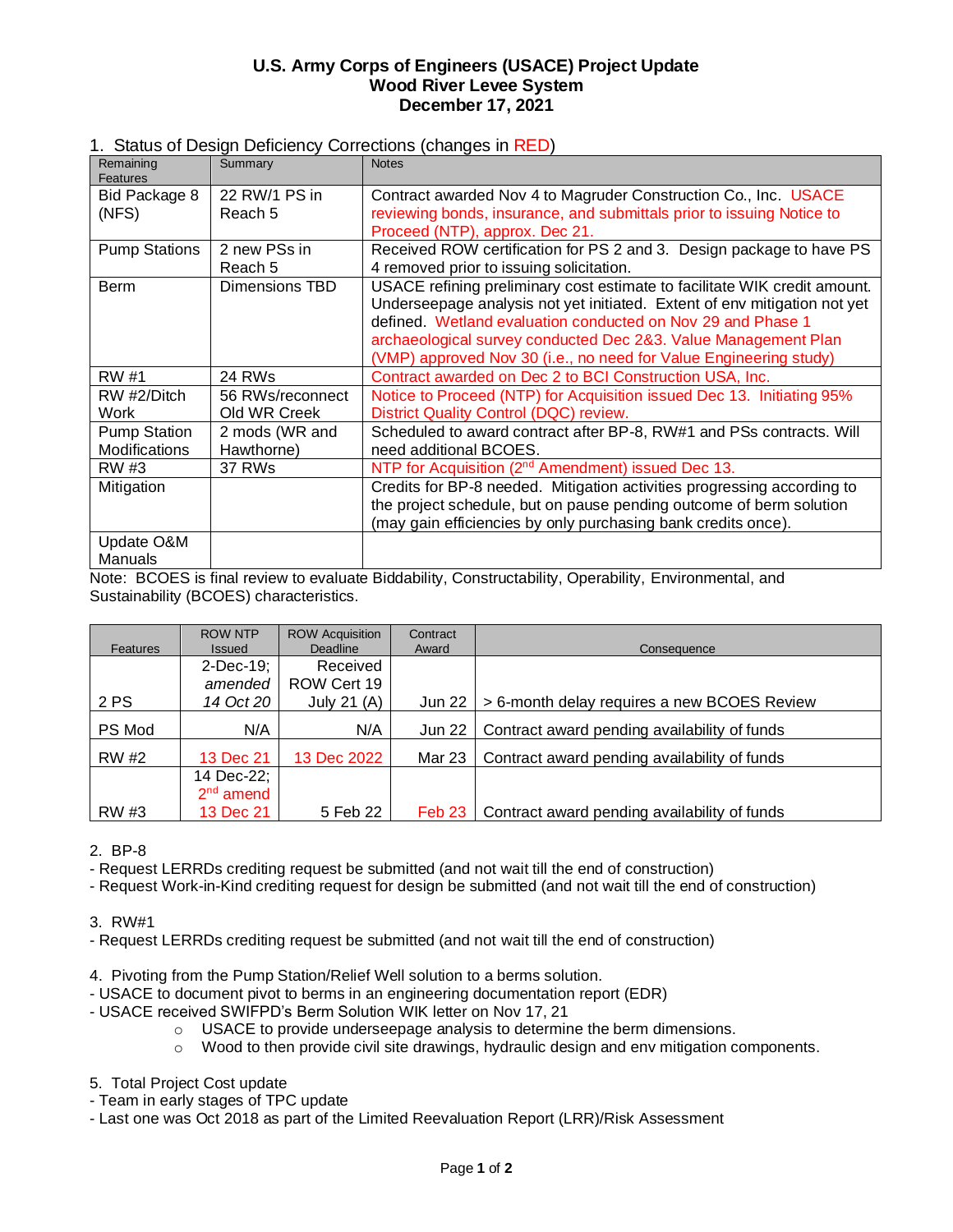### **U.S. Army Corps of Engineers (USACE) Project Update Wood River Levee System December 17, 2021**

6. SWIFPDC's Work-in-Kind (WIK) request letter of Nov 22, 21

- SWIFPDC seeks credit for WR Pump Station controller/level sensor replacement in advance of PS Modification construction (as part of the Design Deficiency project)

- USACE response of Dec 13 indicating that the USACE supports a healthy and proactive maintenance program; however, in-kind credit cannot be afforded for design and construction of a new controller and level sensors at the Wood River Pump Station, prior to the PS Mod construction contract.

7. National Levee Awareness Campaign - Pilot with Wood River

- In addition to the community outreach we have been doing, there is a unique opportunity to serve as a pilot program for a national levee awareness campaign.

- The goal of this campaign/opportunity is to work with USACE, levee sponsors, and local partners to develop a shared story about levees, their benefits, and partnerships.

- We (USACE) can create products, such as videos, stickers, etc. to better inform the community of the benefits of the system, the successes, and the investments that have made the Wood River system and community so resilient.

- If interested, the USACE point of contact is Brooke Magary, Risk Communication Specialist.

8. Upcoming USACE construction activities:

- Mel Price Reach 1; POC is Josh Milliken

Week of 13 Dec: **Mobilization** Lane closure on Cpl. Belchik Office trailer delivery Site survey

Week of 20 Dec: Clearing and grubbing Access road construction

Week of 27 Dec: Clearing and grubbing Access road construction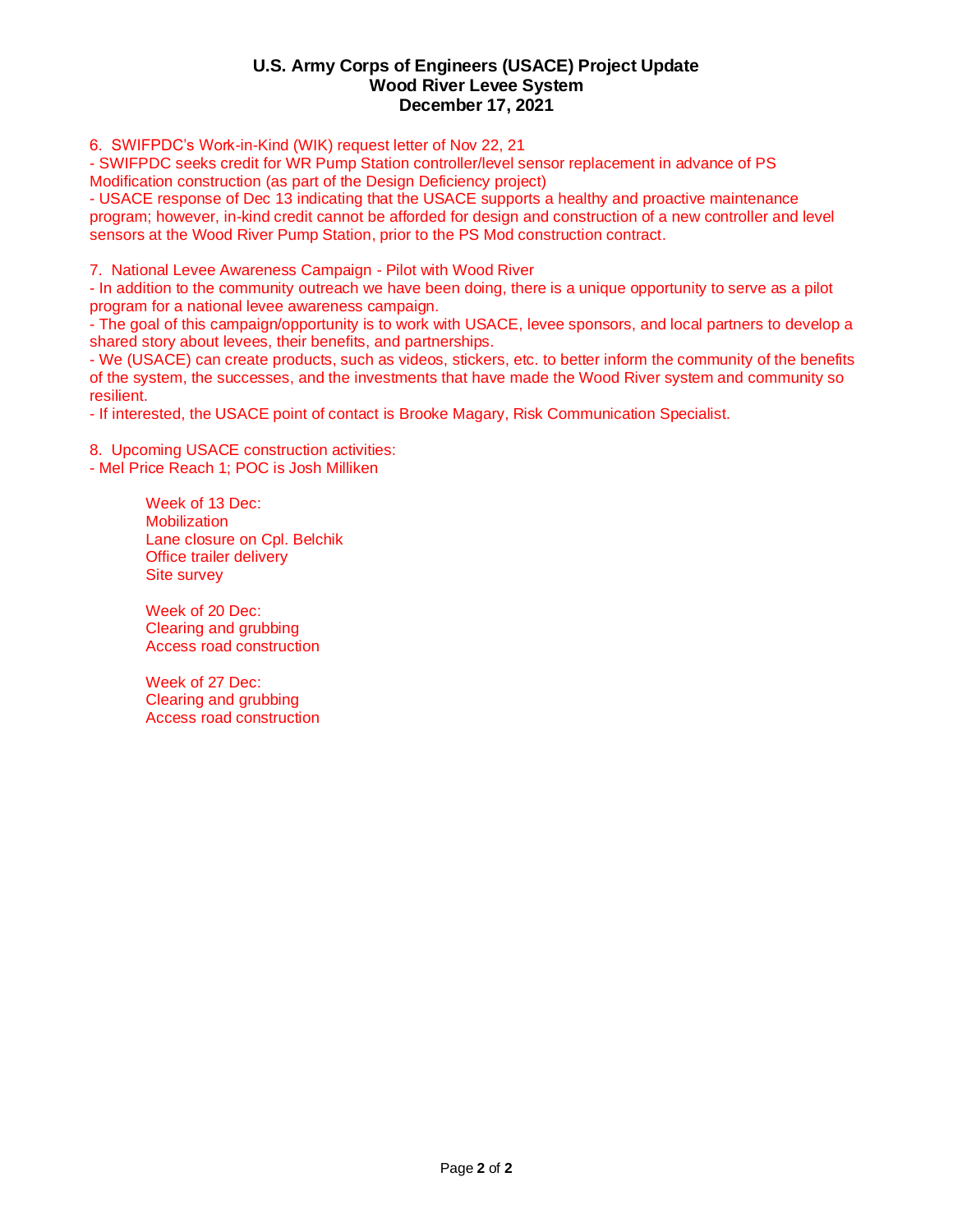

**Date/Time: December 16, 2021 File No.: 325118061 Project Title: Wood River D&LD Engineering Services Written By: Ethan Thompson Subject: Wood Update to the Wood River Drainage & Levee District Board**

### **Real Estate Acquisition (FPD Council)**

- Previously Right-of-Way Certifications Completed:
	- o Relief Well Package #1 (07/16/2021)
	- o Canal Road Pump Stations (07/16/2021)
		- Does not include area of Canal Road PS No. 4 (Village of Roxana)
	- o Bid Package 08 (07/09/2021)
- Easement Acquisitions Underway/Upcoming:
	- o Relief Well Package #3
		- Revised NTP 08/04/2021, Requested by 02/05/2022
		- Revised NTP 12/13/2021, Requested by 02/05/2022
		- **Easements for 1/3 properties is being relocated per recent NTP**
		- **■** Easements for 1/3 properties is delayed pending recent sale, awaiting closing and new title.
		- **EXECT** Area adjacent to Canal Road PS No. 4 (Village of Roxana) on hold pending possible berm pivot.
	- o Relief Well Package #2
		- NTP 12/13/2021, Requested by 12/13/2022
		- Wood has engaged City of Wood River for areas in Old Wood River Channel
- Design Reach East of IL-111 (Village of Roxana)
	- o RW Pkg 3 and Canal Road PS easements on hold pending possible berm pivot.
	- o WRDLD has coordinated a Memorandum of Understanding with the Village of Roxana for the Village to provide lands for berm alternative to a pump station and relief well solution.
	- o WIK Request sent by the FPD Council on 11/17/2021

### **Construction**

- Bid Package 08: Contract Award 11/4. Awaiting Notice to Proceed.
- Wood to provide limited Engineering During Construction (EDC) services, on behalf of the Southwestern Illinois Flood Prevention District Council.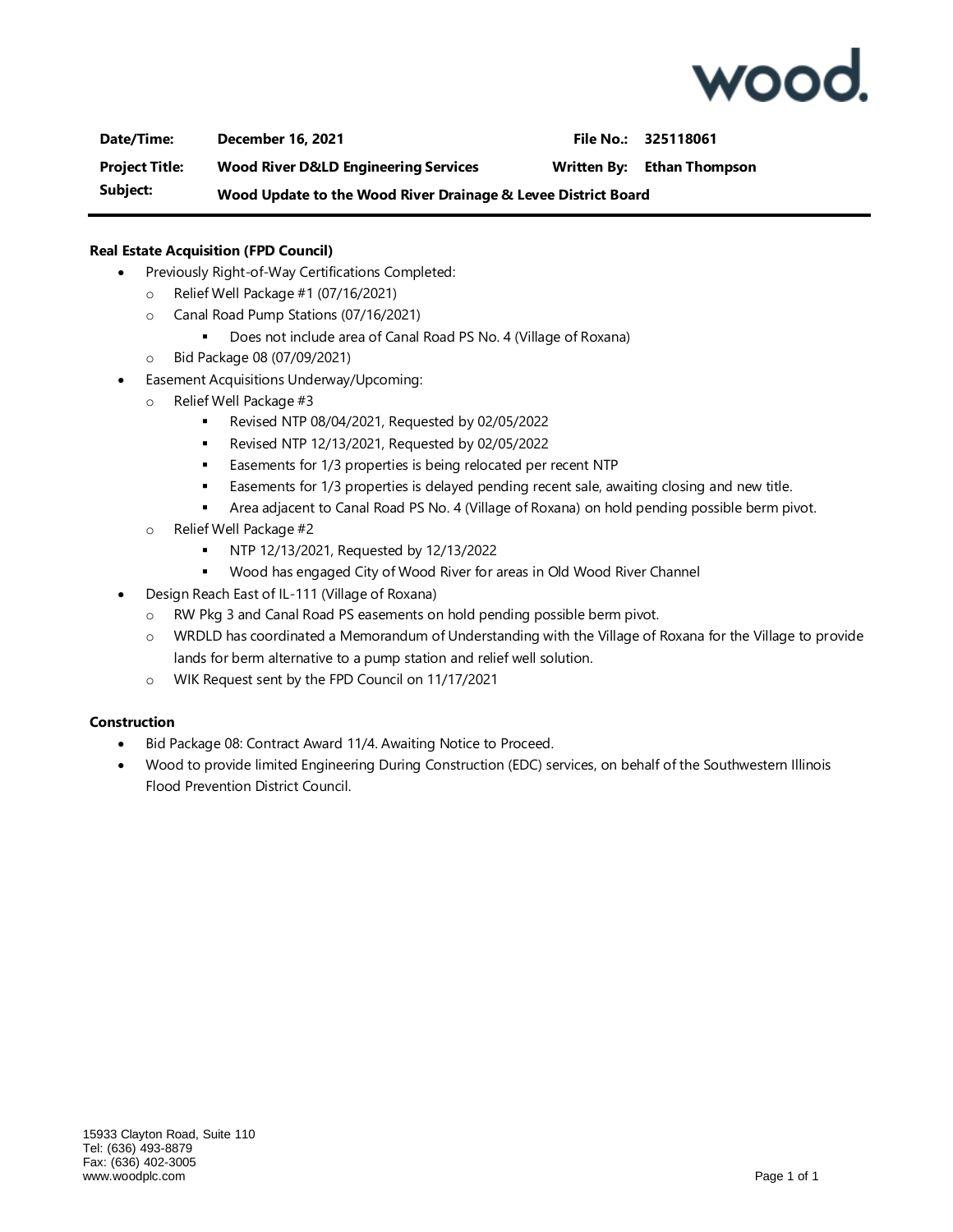

### **17 December 2021 – Executive Director Report**

- **Pump Station Design Deficiency Project (2021-05)** 
	- $\circ$  New controls are being considered at the following pump stations to update and/or replace controls that are outdated, dilapidated, or that were incorrectly specified and installed:
		- East Alton No. 1 Pump Station
		- **Wood River Pump Station**
		- **Grassy Lake Pump Station**
		- Hawthorne No. 1 Pump Station
	- o USACE has rejected the District's Work-In-Kind (WIK) request for the WRPS controller.

### **Gravity Drains Inspection Project (2021-06)**

o Project has been delayed due to changes at P66. Execution now planned for Spring 2022.

### **Relief Well Testing / Inspection Project (Project 2022-07)**

- o Specifications for this project have been drafted. Drawings/Figures will be completed in FY2023 or FY2024 once all known relief well projects have been completed.
- o SOP received from the USACE on 05 November 2020. USACE to address follow-up questions.
- o Execution may begin in late calendar year 2022, depending on budgetary restrictions.

### **WRDLD Maintenance Projects**

- o Vegetation Management
	- Mowing of the levees began 03 May 2021.
		- Cycle 1 = 03 May 2021 02 Jun 2021 (≈4-Weeks)
		- Cycle  $2 = 03$  Jun 2021 20 Jul 2021 (≈7-Weeks)
		- Cycle  $3 = 21$  Jul 2021 10 Sep 2021 (≈7-Weeks)
		- Cycle  $4 = 14$  Sep 2021 26 Oct 2021 (≈6-Weeks)
		- Cycle 5 = 27 Oct 2021 07 Dec 2021 (≈6-Weeks)
	- **Crew is now weed eating around structures, signs, and drains.**
- o FEMA 2019 Flood Debris Removal
	- CAT-Z project (\$18,592.09) funds have been "Obligated". Awaiting confirmation from IEMA regarding how funds will be distributed.

### **Pump Stations**

- o East Alton No. 1 Pump Station Station is closed*.*
- o Wood River Pump Station Station is closed.
- o East Alton No. 2 Pump Station Station is closed.
- o Hawthorne Pump Station Station is closed.
- o Rand Avenue Pump Station 24/7 operation.

### **U.S. Army Corps of Engineers (USACE) Coordination**

- o Authorized Level Projects
	- Pump Station Modifications Project is on shelf ready to execute. WIK request was rejected by the USACE.
	- Bid Package 8 Awarded to Magruder Construction Co.
	- Bid Package 9 The SIFPDC/Wood will design and construct a seepage berm solution that will replace the Canal Road #4 Pump Station.
	- Canal Road Pump Stations USACE is restructuring the design to exclude CR#4.
	- RW Package 1 Awarded to BCI Construction USA, Inc.
		- RW Package 2 65% ATR Plans and Specification under review.
			- WRDLD/FPD received noticed to proceed with real estate acquisition.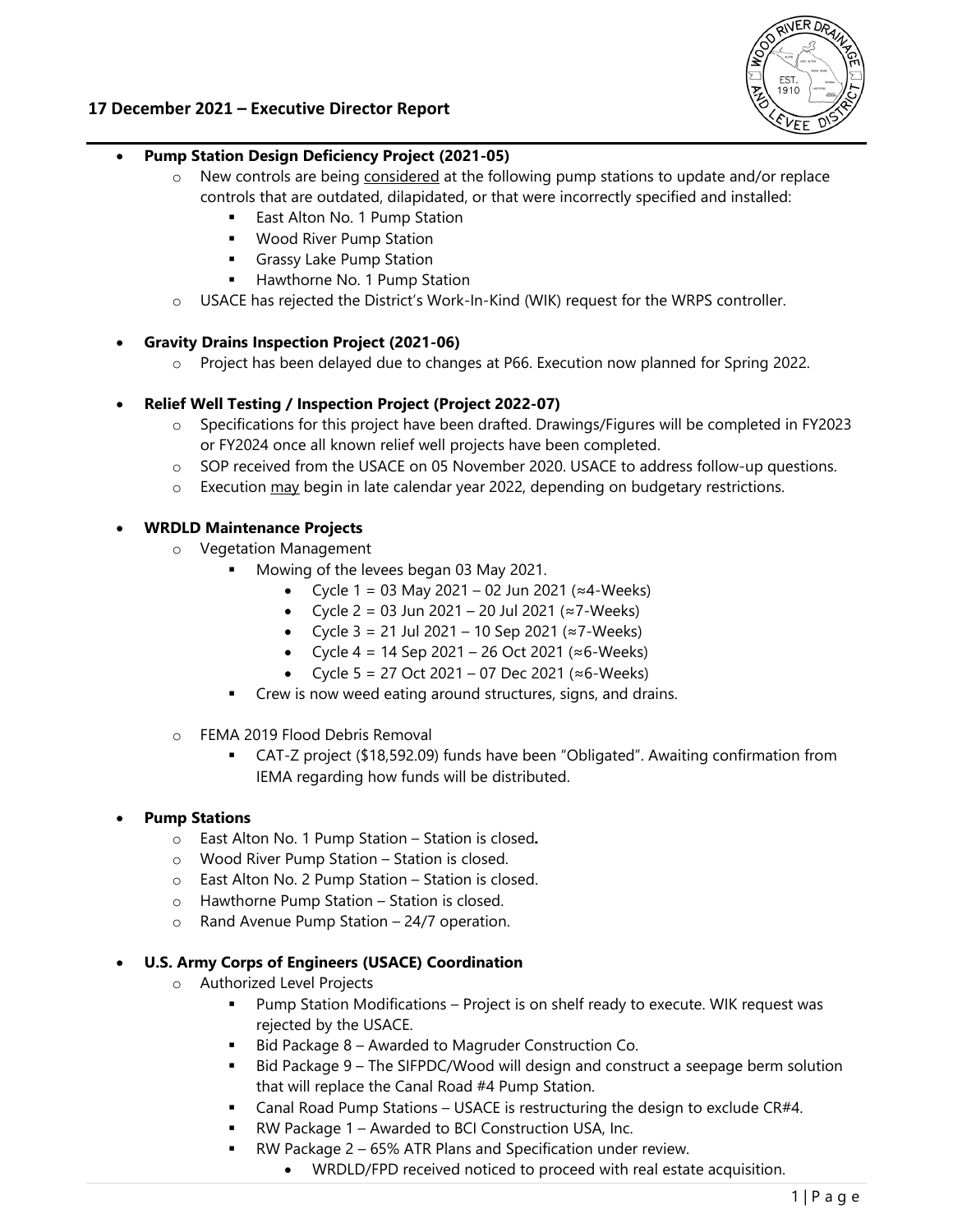

### **17 December 2021 – Executive Director Report**

- Flowage easements were not included with NTP.
- RW Package 3 Currently in BCOES. WRDLD provided comments.
- WRDLD/FPD received revised noticed to proceed with real estate acquisition.
- o Mel Price Deficiency Projects
	- Mel Price RW Package 1 Awarded to Meyer Contracting, LLC out of Maple Grove, MN.
		- Contractor has mobilized.
		- WRDLD will ensure the project is built per the plans and specifications, without deviation or loose interpretation.
	- Mel Price RW Package 2 Project will be solicited in February 2022.
- o P.L. 84-99
	- **Wood River Pump Station** 
		- Project Complete.
		- East Alton No. 1 Pump Station
			- **The USACE is re-designing and has verbally stated they will be proceeding with a product that is not rated for this application.**
- o Section 408 Alterations
	- 5 Diamond Camp Grounds (UNAUTHORIZED) Consultant is preparing documents to submit a formal 408 review package for District and USACE review and hopefully receive a retroactive permit.
	- 5 Diamond Camp Grounds (EXTENSION) Drilling Program Plan has been permitted by the USACE. Work in progress.
	- Wood River Power Station Demolition USACE working with contractor on retroactive permit(s).
		- Owner has agreed to properly abandon the ash ponds and the dual 8'x15' culverts under the levee.
		- Demo contractor's scope of work is complete.
	- Mike's, Inc. A new barge dock facility is being proposed in UWR. WRDLD has approved, awaiting 408 and regulatory permit(s) from USACE.
	- Alton WWTP (Illinois American) Effluent line repair/modification. Permitted. Work planned for winter 2021/2022.
	- Alton WWTP (Illinois American) Electrical Upgrades. Permitted. Work in progress.
	- P66 WR16/17 Pipeline. Permitted.
		- Existing Easement does not provide owner the right to replace, only to repair the existing. P66 has been notified.
		- WRDLD notified by consultant that P66 may be scrapping this project.
	- P66 Pipe Bridge. Permitted. Work in progress.
	- Ameren Kline Substation. Permitted. Work in progress.
	- Ameren Cottage Hills Structure 83A, 83B, 83C. Permitted. Work in progress.
	- Ameren New poles on overhead electric near UWR station 256+00 (Mississippi 72). WRDLD has provided SNO, awaiting submittal to the USACE.
	- IDOT IL-111 Bridge and closure structure rehabilitation.
		- SNO has been provided to IDOT. Awaiting submittal to USACE.
	- ADB Companies Aerial Communications Line. Alteration request submitted. WRDLD has approved, awaiting 408 and regulatory permit(s) from USACE.
	- Meridian Pipeline Services Cathodic Protection for multiple pipeline companies. Currently working through permitting process with WRDLD and MESD.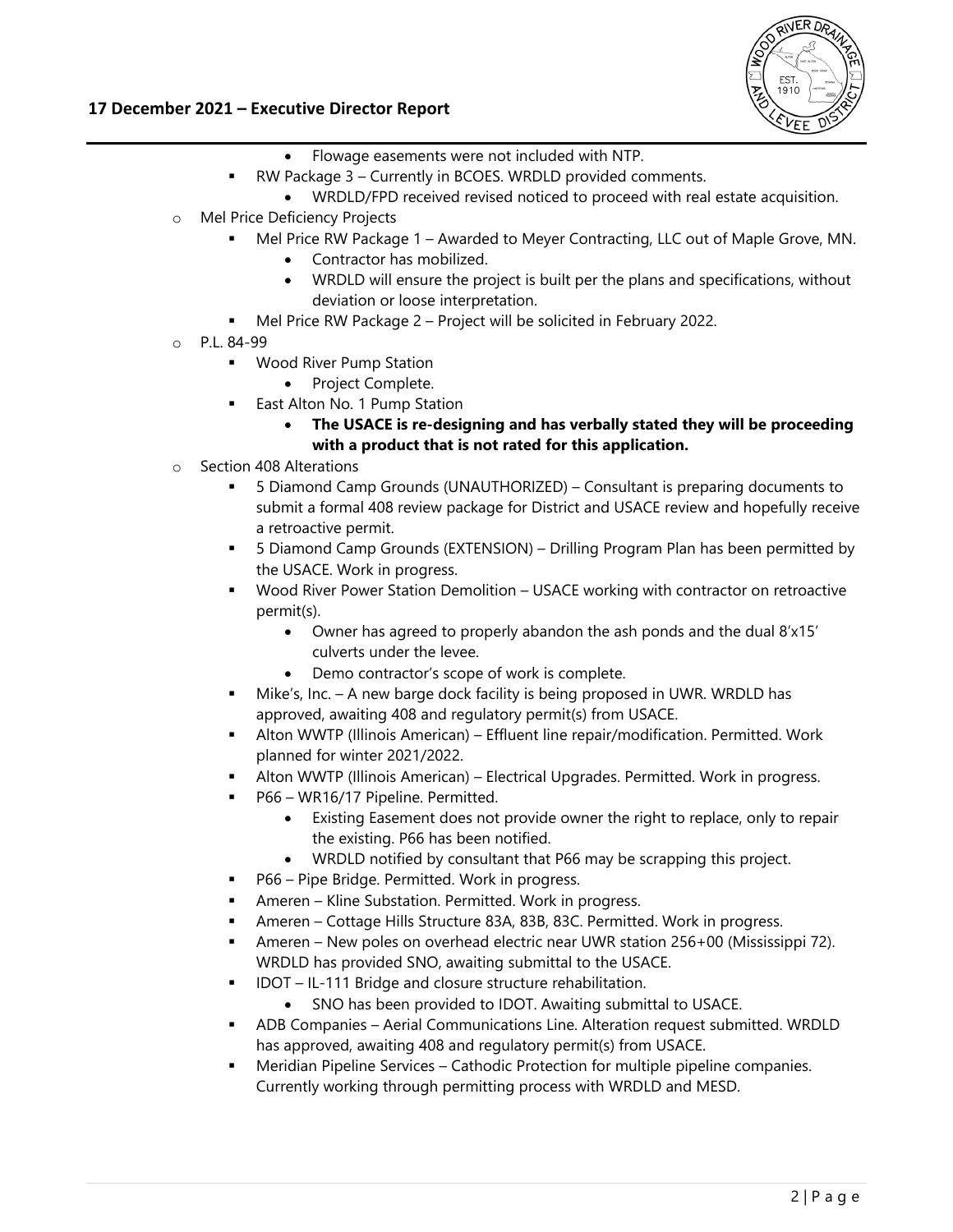# 1:46 PM Wood River Drainage & Levee District 11/23/21 Unpaid Bills Detail

|  | As of December 3, 2021 |  |  |
|--|------------------------|--|--|
|--|------------------------|--|--|

| <b>Type</b>                                      | Date                     | Num              | Due Date                 | Aging                | <b>Open Balance</b> |
|--------------------------------------------------|--------------------------|------------------|--------------------------|----------------------|---------------------|
| <b>BCBS Heath Insurance</b><br>Bill              | 12/01/2021               | 26021            | 12/15/2021               | $\overline{2}$       | 4,824.07            |
| Total BCBS Heath Insurance                       |                          |                  |                          |                      | 4,824.07            |
| <b>Bertels Sales and Service</b><br>Bill<br>Bill | 11/10/2021<br>11/12/2021 | 139238<br>139117 | 11/24/2021<br>11/26/2021 | 23<br>21             | 83.94<br>137.74     |
| <b>Total Bertels Sales and Service</b>           |                          |                  |                          |                      | 221.68              |
| <b>Craney Law Group, LLC</b><br>Bill             | 11/12/2021               | 133888           | 11/26/2021               | 21                   | 369.00              |
| Total Craney Law Group, LLC                      |                          |                  |                          |                      | 369.00              |
| <b>Delta Dental</b><br>Bill                      | 12/01/2021               | 15126            | 12/15/2021               | $\overline{2}$       | 332.94              |
| <b>Total Delta Dental</b>                        |                          |                  |                          |                      | 332.94              |
| <b>PEKIN INSURANCE</b><br>Bill<br>Bill           | 11/01/2021<br>12/01/2021 | VP00<br>VP00     | 11/15/2021<br>12/15/2021 | 32<br>$\overline{2}$ | 44.19<br>44.19      |
| <b>Total PEKIN INSURANCE</b>                     |                          |                  |                          |                      | 88.38               |
| Sandberg Phoenix & Von Gontard P.C.<br>Bill      | 11/17/2021               | 632517           | 12/01/2021               | 16                   | 84.36               |
| Total Sandberg Phoenix & Von Gontard P.C.        |                          |                  |                          |                      | 84.36               |
| <b>Spectrum Business</b><br>Bill                 | 11/03/2021               | 00250            | 11/17/2021               | 30                   | 180.16              |
| <b>Total Spectrum Business</b>                   |                          |                  |                          |                      | 180.16              |
| <b>US Farm Innovations</b><br>Bill               | 11/15/2021               | 1219             | 11/29/2021               | 18                   | 1,920.00            |
| <b>Total US Farm Innovations</b>                 |                          |                  |                          |                      | 1,920.00            |
| <b>Waltco Tool's &amp; Equipment</b><br>Bill     | 11/02/2021               | 533418           | 12/02/2021               | 31                   | 15.98               |
| Total Waltco Tool's & Equipment                  |                          |                  |                          |                      | 15.98               |
| TOTAL                                            |                          |                  |                          |                      | 8,036.57            |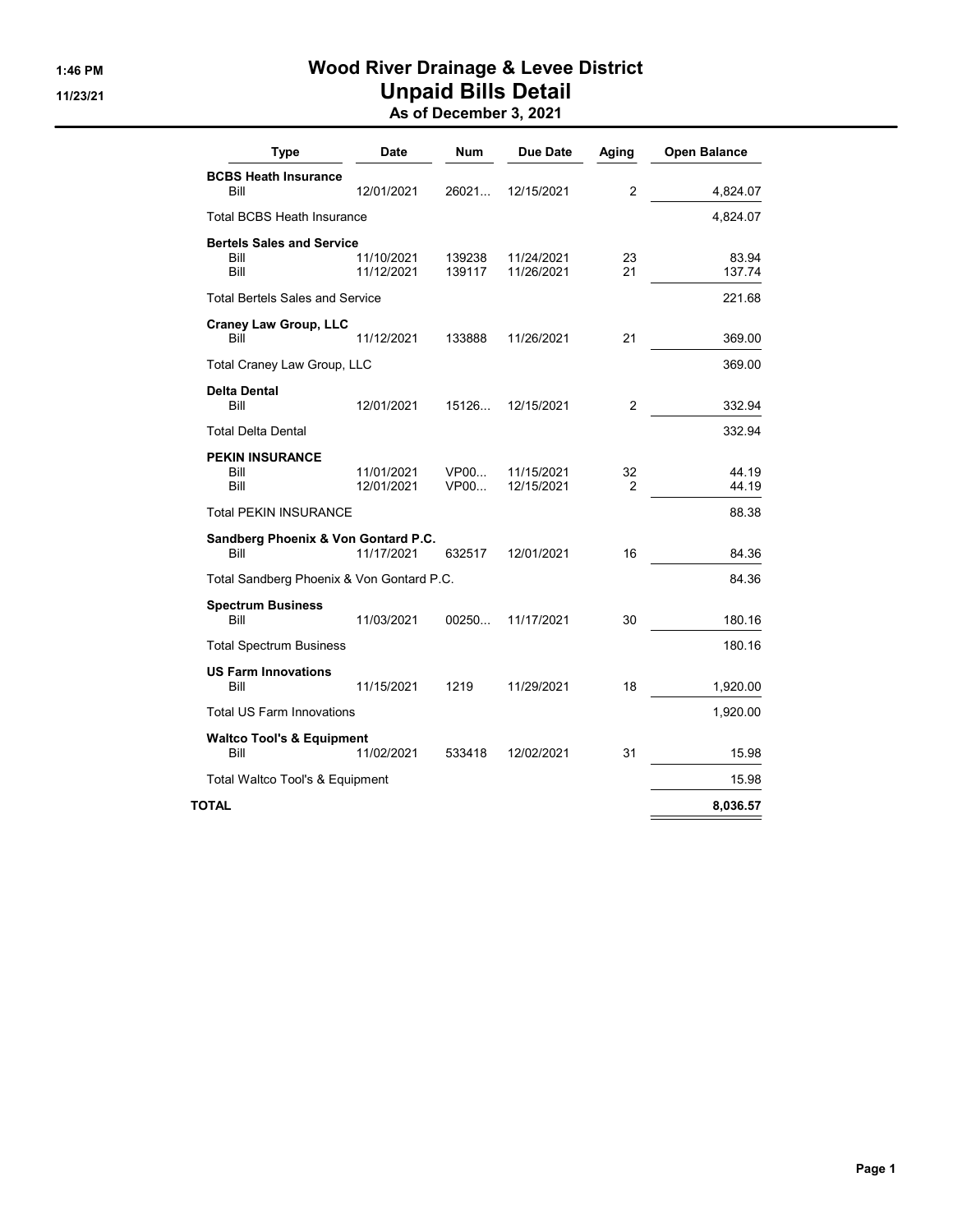# 9:33 AM **Wood River Drainage & Levee District** 12/02/21 **Unpaid Bills Detail**

|  | As of December 4, 2021 |  |
|--|------------------------|--|
|--|------------------------|--|

| Type                                      | <b>Date</b>              | <b>Num</b>   | <b>Due Date</b>          | Aging          | <b>Open Balance</b> |
|-------------------------------------------|--------------------------|--------------|--------------------------|----------------|---------------------|
| Ameren Illinois - Garage<br>Bill          | 12/01/2021               | 0418         | 12/15/2021               | 3              | 145.40              |
| Total Ameren Illinois - Garage            |                          |              |                          |                | 145.40              |
| Ameren Illinois - Haw #2<br>Bill          | 12/01/2021               | 7006         | 12/15/2021               | 3              | 27.22               |
| Total Ameren Illinois - Haw #2            |                          |              |                          |                | 27.22               |
| Ameren Illinois - Office<br>Bill          | 12/01/2021               | 63354        | 12/15/2021               | 3              | 155.13              |
| Total Ameren Illinois - Office            |                          |              |                          |                | 155.13              |
| Ameren Illinois - Virginia PS<br>Bill     | 12/01/2021               | 9856         | 12/15/2021               | 3              | 42.98               |
| Total Ameren Illinois - Virginia PS       |                          |              |                          |                | 42.98               |
| Ameren Illinois - WR Pump Station<br>Bill | 12/01/2021               | 1934         | 12/15/2021               | 3              | 256.65              |
| Total Ameren Illinois - WR Pump Station   |                          |              |                          |                | 256.65              |
| <b>Brianne N England</b><br>Bill          | 12/02/2021               | Clothi       | 12/16/2021               | $\overline{2}$ | 95.21               |
| <b>Total Brianne N England</b>            |                          |              |                          |                | 95.21               |
| <b>George Alarm Company</b><br>Bill       | 11/18/2021               | 187038       | 12/02/2021               | 16             | 200.00              |
| <b>Total George Alarm Company</b>         |                          |              |                          |                | 200.00              |
| Piasa Motor Fuels, LLC<br>Bill            | 11/30/2021               | 259692       | 12/14/2021               | 4              | 818.78              |
| Total Piasa Motor Fuels, LLC              |                          |              |                          |                | 818.78              |
| Visa<br>Bill<br>Bill                      | 11/26/2021<br>11/26/2021 | 6201<br>5583 | 12/10/2021<br>12/10/2021 | 8<br>8         | 435.08<br>388.47    |
| <b>Total Visa</b>                         |                          |              |                          |                | 823.55              |
| <b>WILLIAMS, KEVIN</b><br>Bill            | 12/02/2021               | Dec R        | 12/16/2021               | 2              | 290.65              |
| Total WILLIAMS, KEVIN                     |                          |              |                          |                | 290.65              |
| TOTAL                                     |                          |              |                          |                | 2,855.57            |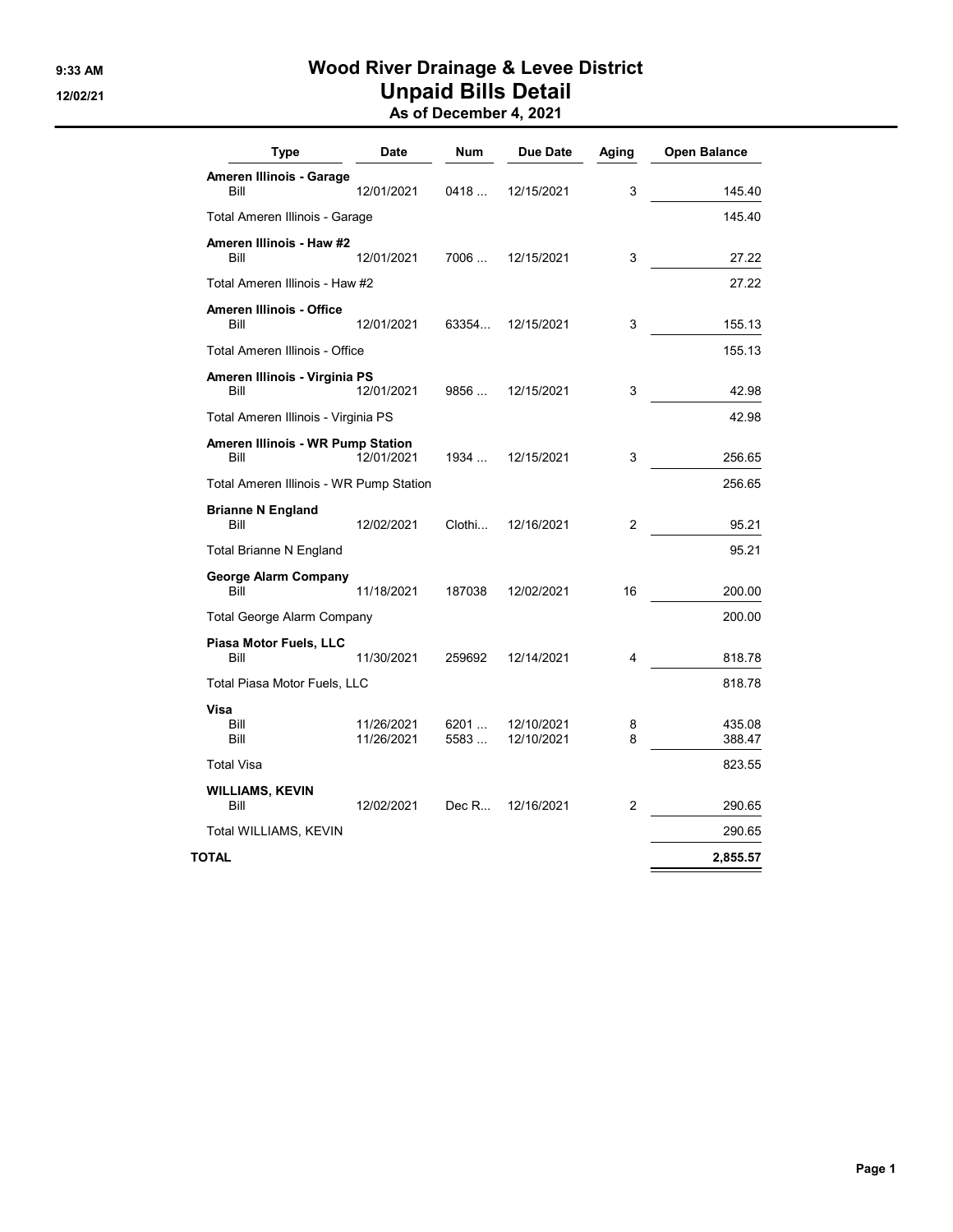# 10:17 AM Wood River Drainage & Levee District 12/10/21 **Unpaid Bills Detail** As of December 10, 2021

| <b>Type</b>                              | Date       | Num       | Due Date   | Aging          | <b>Open Balance</b> |
|------------------------------------------|------------|-----------|------------|----------------|---------------------|
| Allen, Michael A<br>Bill                 | 12/08/2021 | CLOT      | 12/22/2021 | $\overline{2}$ | 168.95              |
| Total Allen, Michael A                   |            |           |            |                | 168.95              |
| <b>Ameren Illinois - EA#2</b>            |            |           |            |                |                     |
| Bill                                     | 12/07/2021 | 7026 …    | 12/21/2021 | 3              | 186.28              |
| Total Ameren Illinois - EA#2             |            |           |            |                | 186.28              |
| Ameren Illinois - Grassy<br>Bill         | 12/07/2021 | 6035      | 12/21/2021 | 3              | 52.67               |
| Total Ameren Illinois - Grassy           |            |           |            |                | 52.67               |
| Ameren Illinois - Haw #1<br>Bill         | 12/07/2021 | 3024      | 12/21/2021 | 3              | 128.96              |
| Total Ameren Illinois - Haw #1           |            |           |            |                | 128.96              |
| Ameren Illinois - Lakeside<br>Bill       | 12/07/2021 | 2652      | 12/21/2021 | 3              | 46.19               |
| Total Ameren Illinois - Lakeside         |            |           |            |                | 46.19               |
| Ameren Illinois - Rand<br>Bill           | 12/07/2021 | 3111      | 12/21/2021 | 3              | 2,262.80            |
| Total Ameren Illinois - Rand             |            |           |            |                | 2,262.80            |
| <b>Bertels Sales and Service</b><br>Bill | 12/01/2021 | 139308    | 12/15/2021 | 9              | 17.25               |
| <b>Total Bertels Sales and Service</b>   |            |           |            |                | 17.25               |
| East Alton, Village of<br>Bill           | 12/02/2021 | 33003     | 12/16/2021 | 8              | 19.25               |
| Total East Alton, Village of             |            |           |            |                | 19.25               |
| Hartford, Village of<br>Bill             | 11/30/2021 | 0130      | 12/14/2021 | 10             | 40.14               |
| Total Hartford, Village of               |            |           |            |                | 40.14               |
| Illinois American Water<br>Bill          | 12/01/2021 | $1025 - $ | 12/15/2021 | 9              | 29.23               |
| Total Illinois American Water            |            |           |            |                | 29.23               |
| Piasa Motor Fuels, LLC<br>Bill           | 12/02/2021 | 259726    | 12/16/2021 | 8              | 801.10              |
| Total Piasa Motor Fuels, LLC             |            |           |            |                | 801.10              |
| <b>QuickBooks Time</b><br>Bill           | 12/08/2021 | 13065     | 12/22/2021 | 2              | 112.00              |
| <b>Total QuickBooks Time</b>             |            |           |            |                | 112.00              |
| Williams Office Products, Inc.<br>Bill   | 12/01/2021 | INV01     | 12/21/2021 | 9              | 32.63               |
| Total Williams Office Products, Inc.     |            |           |            |                | 32.63               |
| TOTAL                                    |            |           |            |                | 3,897.45            |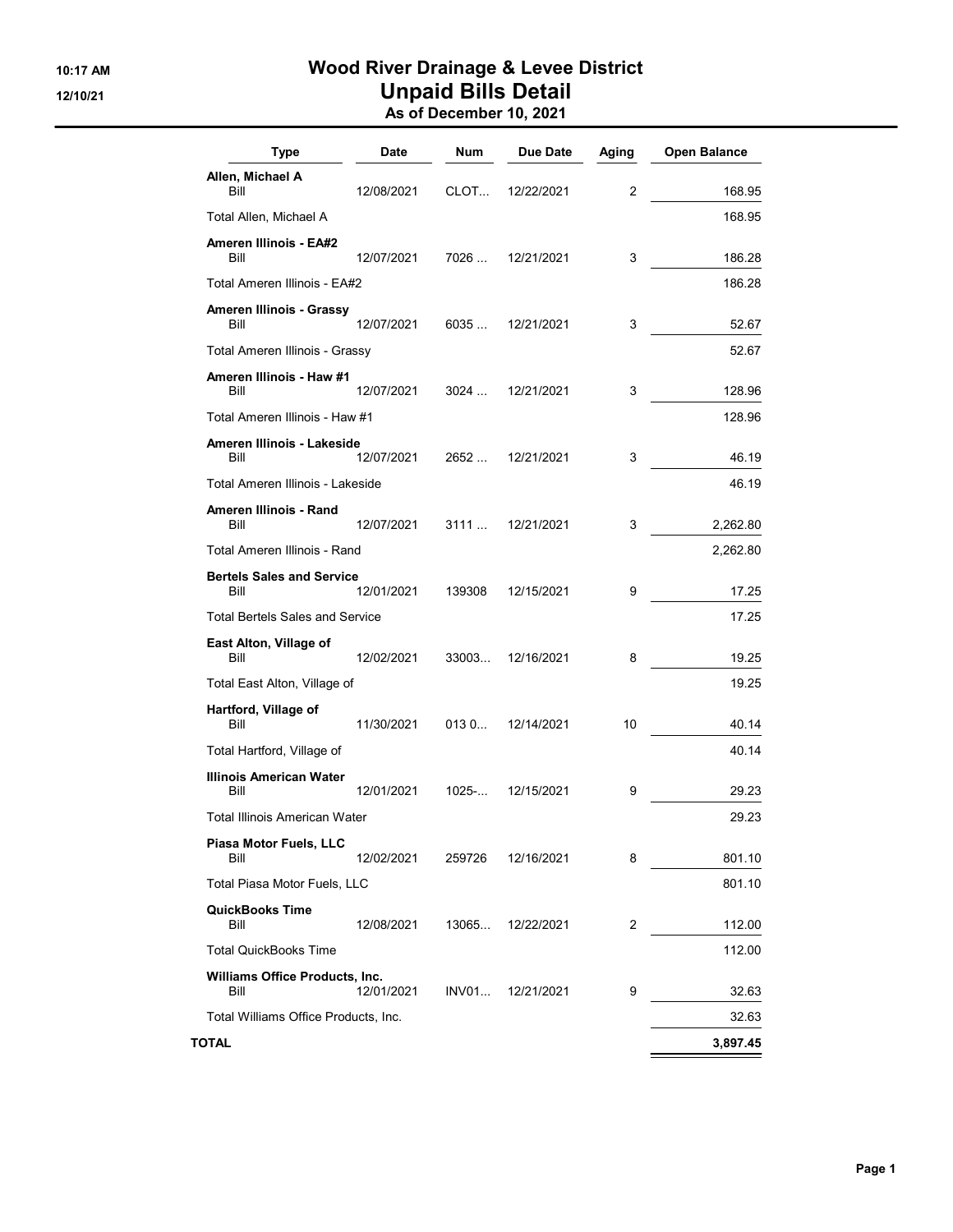# 8:52 AM **Wood River Drainage & Levee District** 12/16/21 **Unpaid Bills Detail**

As of December 16, 2021

| <b>Type</b>                               | <b>Date</b> | <b>Num</b> | Due Date   | Aging       | <b>Open Balance</b> |
|-------------------------------------------|-------------|------------|------------|-------------|---------------------|
| Ace Tech Computer Services, Inc.          |             |            |            |             |                     |
| Bill                                      | 12/03/2021  | 9705       | 12/17/2021 | 13          | 358.00              |
| Total Ace Tech Computer Services, Inc.    |             |            |            |             | 358.00              |
| <b>Alton Equipment &amp; Rental</b>       |             |            |            |             |                     |
| Bill                                      | 11/12/2021  | 30449      | 12/12/2021 | 34          | 262.38              |
| Bill                                      | 11/29/2021  | 30550      | 12/29/2021 | 17          | 174.93              |
| <b>Total Alton Equipment &amp; Rental</b> |             |            |            |             | 437.31              |
| <b>Ameren Illinois - EA#1</b>             |             |            |            |             |                     |
| Bill                                      | 12/15/2021  | 2116       | 12/29/2021 | 1           | 205.77              |
| Bill                                      | 12/15/2021  | 0312       | 12/29/2021 | $\mathbf 1$ | 176.13              |
| Total Ameren Illinois - EA#1              |             |            |            |             | 381.90              |
| <b>AT&amp;T - Business Phone</b>          |             |            |            |             |                     |
| Bill                                      | 12/01/2021  | 12419      | 12/15/2021 | 15          | 115.06              |
| Total AT&T - Business Phone               |             |            |            |             | 115.06              |
| <b>AT&amp;T - FirstNet</b>                |             |            |            |             |                     |
| Bill                                      | 12/03/2021  | 28729      | 12/17/2021 | 13          | 317.28              |
| <b>Total AT&amp;T - FirstNet</b>          |             |            |            |             | 317.28              |
| <b>Culligan Water</b>                     |             |            |            |             |                     |
| Bill                                      | 11/30/2021  | 492X0      | 12/30/2021 | 16          | 28.00               |
| <b>Total Culligan Water</b>               |             |            |            |             | 28.00               |
| <b>Spectrum Business</b>                  |             |            |            |             |                     |
| Bill                                      | 12/03/2021  | 00250      | 12/17/2021 | 13          | 180.16              |
| <b>Total Spectrum Business</b>            |             |            |            |             | 180.16              |
| TOTAL                                     |             |            |            |             | 1,817.71            |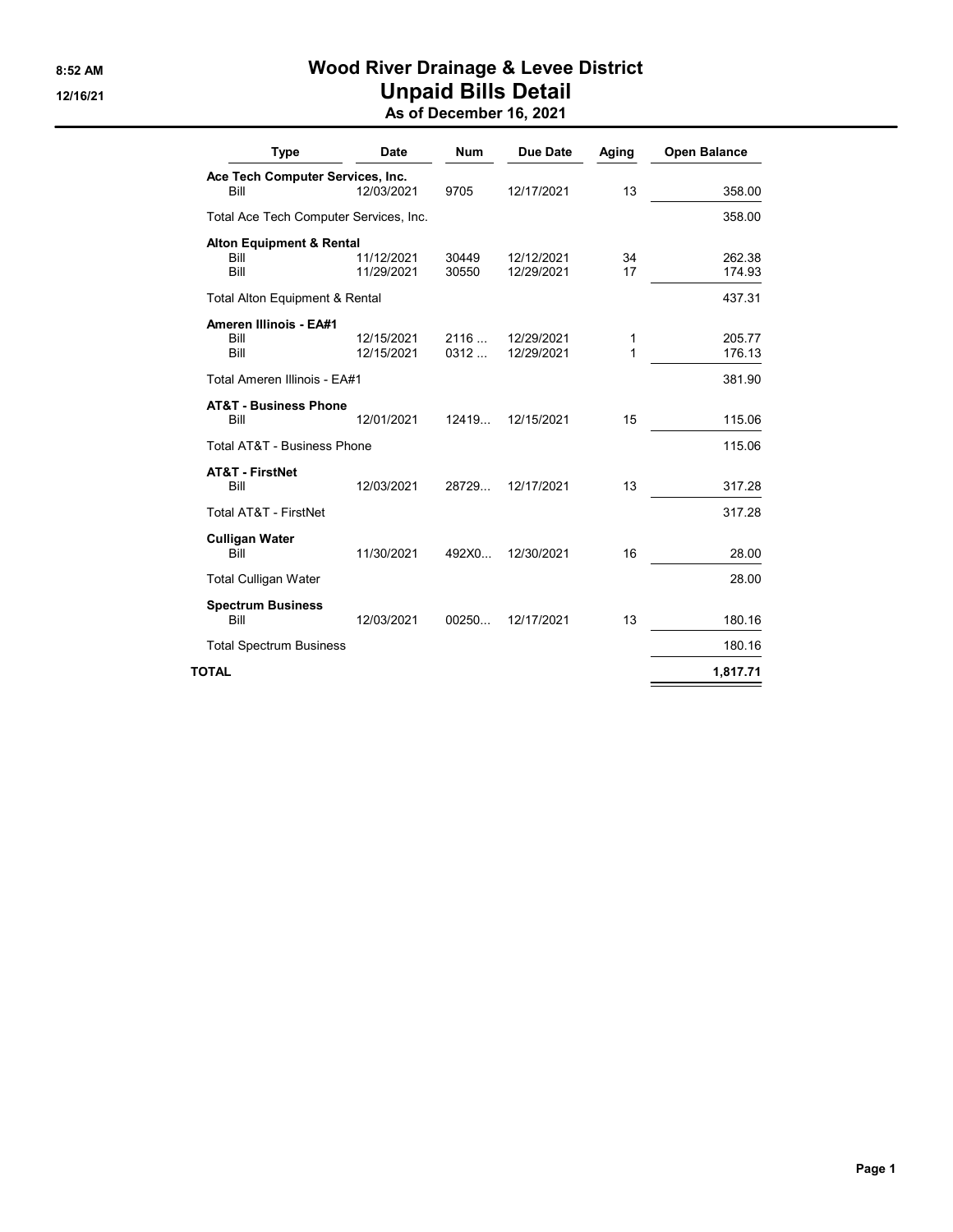# 12:56 PM Wood River Drainage & Levee District 12/16/21 **Balance Sheet Cash Basis** Cash Basis **As of December 16, 2021**

|  | As of December 16, 202 |  |  |
|--|------------------------|--|--|
|--|------------------------|--|--|

|                                                                                                                                                                                                                                                                    | Dec 16, 21                                                                          |
|--------------------------------------------------------------------------------------------------------------------------------------------------------------------------------------------------------------------------------------------------------------------|-------------------------------------------------------------------------------------|
| <b>ASSETS</b><br><b>Current Assets</b><br><b>Checking/Savings</b>                                                                                                                                                                                                  |                                                                                     |
| 100 · Petty Cash Drawer<br>101.2 EA #1 Utilities-1st Mid Bank<br>102.1 Maint. Main - 1st Mid Bank<br>102.2 Maint, MMDA - 1st Mid Bank<br>102.5 Rand MMDA-1st Mid Credit Union<br>102.6 · Rand Pump St Fund-1st Mid Bank<br>102.7 · Business Share-1st Mid Credit U | 63.43<br>19,763.96<br>17,164.14<br>1,306,669.77<br>571,978.69<br>75,703.20<br>15.51 |
| <b>Total Checking/Savings</b>                                                                                                                                                                                                                                      | 1,991,358.70                                                                        |
| <b>Other Current Assets</b><br>112 · Investments CD<br>112.26 Maint CD 5318<br>112.27 EA #1 CD 5319<br>112.29 Live Oak Bank CD 5811                                                                                                                                | 196,920.84<br>246,611.15<br>248,436.44                                              |
| Total 112 Investments CD                                                                                                                                                                                                                                           | 691,968.43                                                                          |
| <b>Total Other Current Assets</b>                                                                                                                                                                                                                                  | 691,968.43                                                                          |
| <b>Total Current Assets</b>                                                                                                                                                                                                                                        | 2,683,327.13                                                                        |
| <b>Fixed Assets</b><br>120 · Property & Equipment<br>$126 \cdot$ Land                                                                                                                                                                                              | 1,830,323.37<br>216,131.00                                                          |
| <b>Total Fixed Assets</b>                                                                                                                                                                                                                                          | 2,046,454.37                                                                        |
| <b>TOTAL ASSETS</b>                                                                                                                                                                                                                                                | 4,729,781.50                                                                        |
| <b>LIABILITIES &amp; EQUITY</b><br>Liabilities<br><b>Current Liabilities</b><br><b>Other Current Liabilities</b><br>230 · Payroll Liabilities<br>230.03 Social Security<br>$230.031 \cdot$ Company<br>230.032 Employee                                             | 0.01<br>0.01                                                                        |
| Total 230.03 · Social Security                                                                                                                                                                                                                                     | 0.02                                                                                |
| 230.08 IMRF<br>$230.081 \cdot$ Company<br>230.082 · Employee                                                                                                                                                                                                       | 886.59<br>1.000.49                                                                  |
| Total 230.08 · IMRF                                                                                                                                                                                                                                                | 1,887.08                                                                            |
| 230.09 Insurance Withholding<br>230.091 · Health Insurance                                                                                                                                                                                                         | 39.06                                                                               |
|                                                                                                                                                                                                                                                                    | $-8.00$                                                                             |
| 230.092 Life Insurance                                                                                                                                                                                                                                             |                                                                                     |
| Total 230.09 · Insurance Withholding                                                                                                                                                                                                                               | 31.06                                                                               |
| 230.10 State Unemployment IL                                                                                                                                                                                                                                       | 1,048.73                                                                            |
| 230.12 Union Dues                                                                                                                                                                                                                                                  | 98.88                                                                               |
| Total 230 · Payroll Liabilities                                                                                                                                                                                                                                    | 3,065.77                                                                            |
| <b>Total Other Current Liabilities</b>                                                                                                                                                                                                                             | 3,065.77                                                                            |
| <b>Total Current Liabilities</b>                                                                                                                                                                                                                                   | 3,065.77                                                                            |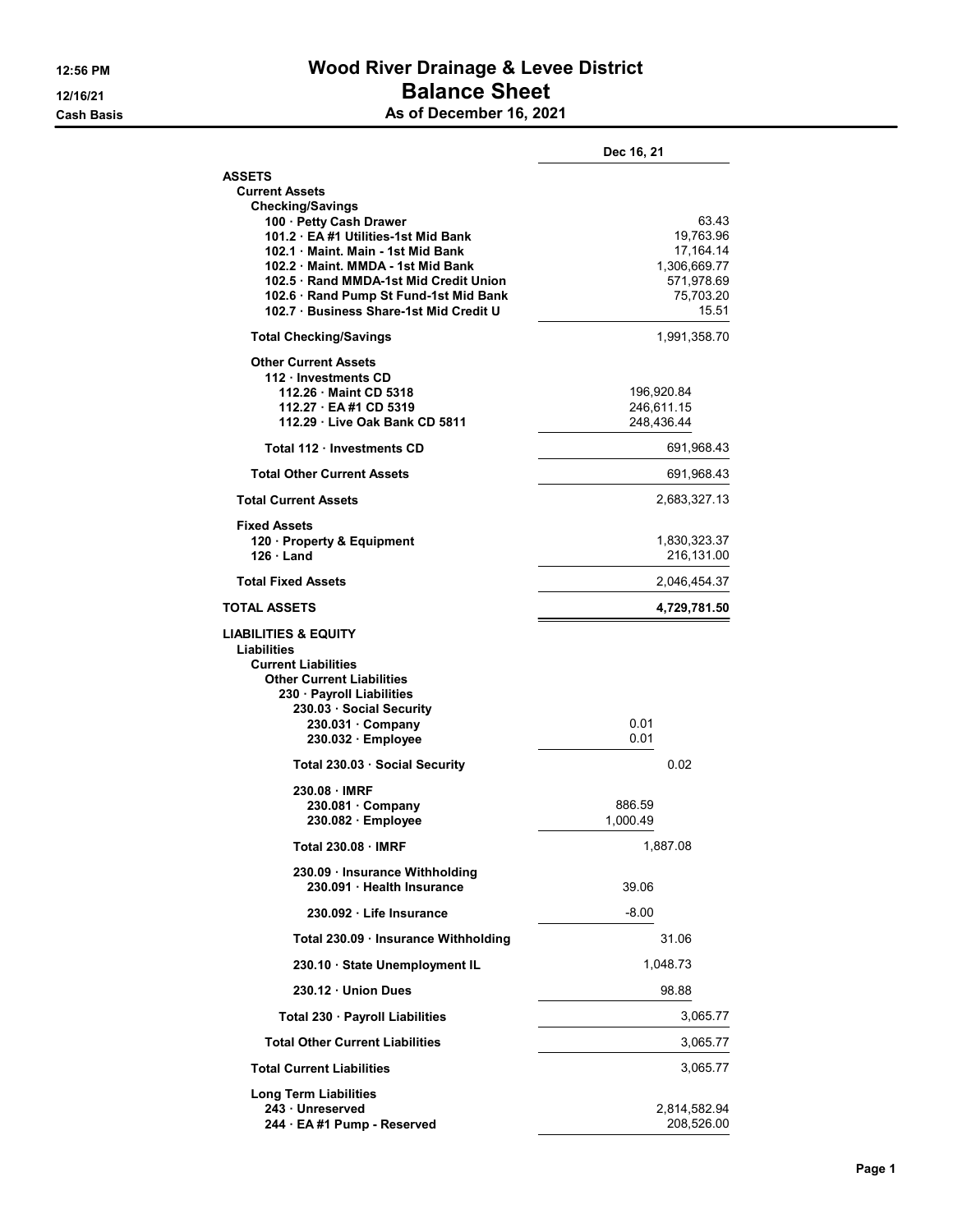# 12:56 PM Wood River Drainage & Levee District 12/16/21 **Balance Sheet Cash Basis** Cash Basis **As of December 16, 2021**

|                                                                 | Dec 16, 21                                    |  |
|-----------------------------------------------------------------|-----------------------------------------------|--|
| <b>Total Long Term Liabilities</b>                              | 3,023,108.94                                  |  |
| <b>Total Liabilities</b>                                        | 3.026.174.71                                  |  |
| Equity<br>290 Open Bal Equity<br>299 Fund Balance<br>Net Income | 2,046,454.37<br>$-254,954.95$<br>$-87,892.63$ |  |
| <b>Total Equity</b>                                             | 1,703,606.79                                  |  |
| TOTAL LIABILITIES & EQUITY                                      | 4,729,781.50                                  |  |
|                                                                 |                                               |  |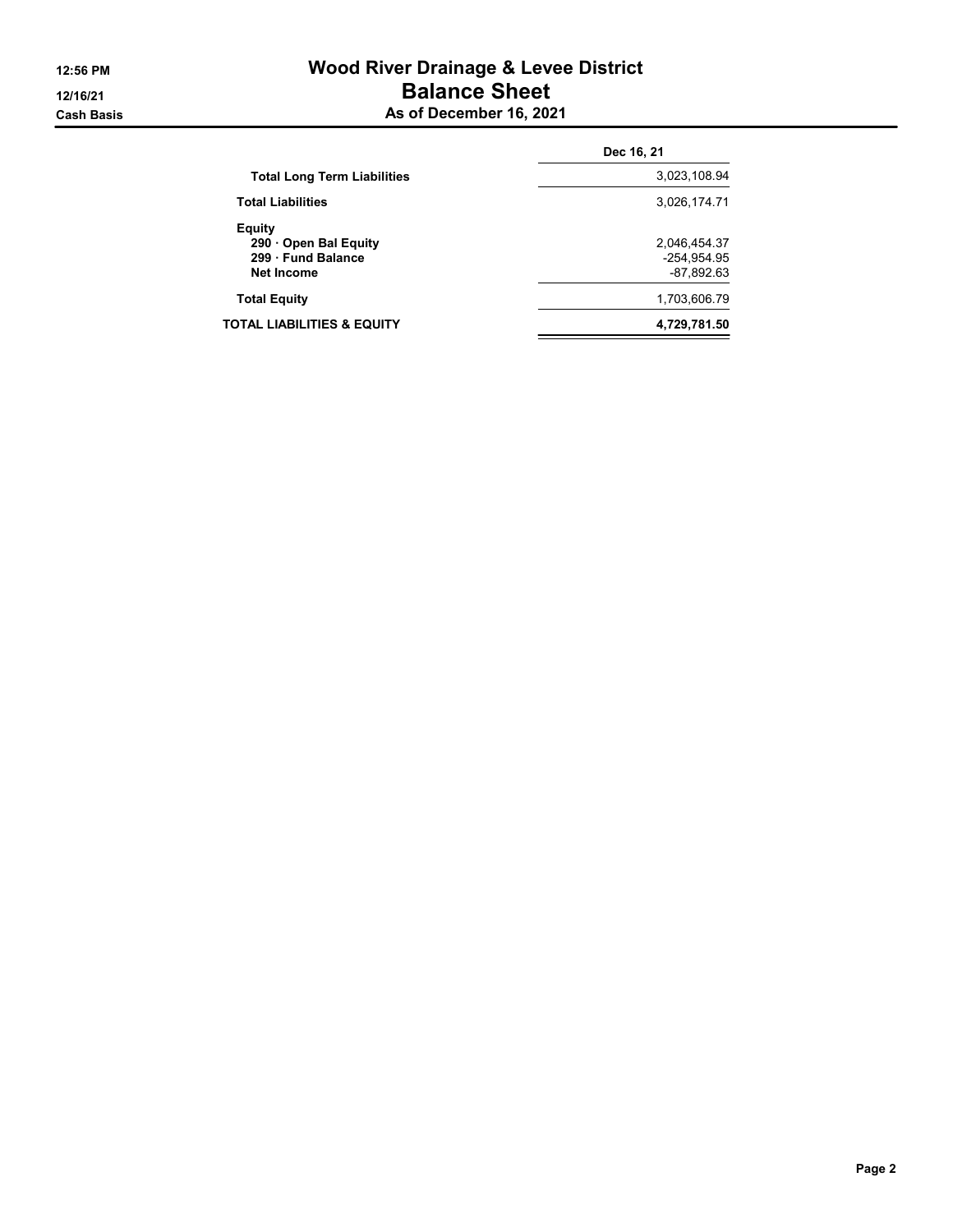**Cash Basis** 

# 12:57 PM **Wood River Drainage & Levee District** 12/16/21 **Revenue & Expense Budget vs. Actual**

|  |  | October 2021 through September 2022 |
|--|--|-------------------------------------|
|--|--|-------------------------------------|

|                                                                                                                                                                                                                                                                                                                                                                                                                                                                                                                                                                                                                                                                                                                                                                                                                                                                                                                                                                                                                  | Oct '21 - Sep 22                                                                                                                                                                                                                                                  | <b>Budget</b>                                                                                                                                                                                                                                                                                                                                          | \$ Over Budget                                                                                                                                                                                                                                                                                                                                                                                                                    |
|------------------------------------------------------------------------------------------------------------------------------------------------------------------------------------------------------------------------------------------------------------------------------------------------------------------------------------------------------------------------------------------------------------------------------------------------------------------------------------------------------------------------------------------------------------------------------------------------------------------------------------------------------------------------------------------------------------------------------------------------------------------------------------------------------------------------------------------------------------------------------------------------------------------------------------------------------------------------------------------------------------------|-------------------------------------------------------------------------------------------------------------------------------------------------------------------------------------------------------------------------------------------------------------------|--------------------------------------------------------------------------------------------------------------------------------------------------------------------------------------------------------------------------------------------------------------------------------------------------------------------------------------------------------|-----------------------------------------------------------------------------------------------------------------------------------------------------------------------------------------------------------------------------------------------------------------------------------------------------------------------------------------------------------------------------------------------------------------------------------|
| <b>Income</b><br>300 · Assessment                                                                                                                                                                                                                                                                                                                                                                                                                                                                                                                                                                                                                                                                                                                                                                                                                                                                                                                                                                                | 7,704.12                                                                                                                                                                                                                                                          | 919,000.00                                                                                                                                                                                                                                                                                                                                             | $-911,295.88$                                                                                                                                                                                                                                                                                                                                                                                                                     |
| 301 Interest Earned<br>301.2 Maint Interest Earned                                                                                                                                                                                                                                                                                                                                                                                                                                                                                                                                                                                                                                                                                                                                                                                                                                                                                                                                                               | 758.12                                                                                                                                                                                                                                                            | 4,000.00                                                                                                                                                                                                                                                                                                                                               | $-3,241.88$                                                                                                                                                                                                                                                                                                                                                                                                                       |
| 301.3 · Pump Interest Earned                                                                                                                                                                                                                                                                                                                                                                                                                                                                                                                                                                                                                                                                                                                                                                                                                                                                                                                                                                                     | 158.75                                                                                                                                                                                                                                                            | 300.00                                                                                                                                                                                                                                                                                                                                                 | $-141.25$                                                                                                                                                                                                                                                                                                                                                                                                                         |
| 301.4 Rand Interest Earned                                                                                                                                                                                                                                                                                                                                                                                                                                                                                                                                                                                                                                                                                                                                                                                                                                                                                                                                                                                       | 191.14                                                                                                                                                                                                                                                            | 1,100.00                                                                                                                                                                                                                                                                                                                                               | $-908.86$                                                                                                                                                                                                                                                                                                                                                                                                                         |
| Total 301 Interest Earned                                                                                                                                                                                                                                                                                                                                                                                                                                                                                                                                                                                                                                                                                                                                                                                                                                                                                                                                                                                        | 1,108.01                                                                                                                                                                                                                                                          | 5,400.00                                                                                                                                                                                                                                                                                                                                               | $-4,291.99$                                                                                                                                                                                                                                                                                                                                                                                                                       |
| 306 Miscellaneous<br>309 · Easement & Inspection Fee<br>310 · Phillips 66<br>312 F.E.M.A.<br>313 · Sale of Fixed Assets<br>314 Refunds<br>315 Lease                                                                                                                                                                                                                                                                                                                                                                                                                                                                                                                                                                                                                                                                                                                                                                                                                                                              | 83.30<br>750.00<br>52,930.64<br>0.00<br>0.00<br>0.00<br>600.00                                                                                                                                                                                                    | 0.00<br>30,000.00<br>211,200.00<br>18,600.00<br>0.00<br>0.00<br>600.00                                                                                                                                                                                                                                                                                 | 83.30<br>$-29,250.00$<br>-158,269.36<br>$-18,600.00$<br>0.00<br>0.00<br>0.00                                                                                                                                                                                                                                                                                                                                                      |
| <b>Total Income</b>                                                                                                                                                                                                                                                                                                                                                                                                                                                                                                                                                                                                                                                                                                                                                                                                                                                                                                                                                                                              | 63,176.07                                                                                                                                                                                                                                                         | 1,184,800.00                                                                                                                                                                                                                                                                                                                                           | $-1, 121, 623.93$                                                                                                                                                                                                                                                                                                                                                                                                                 |
| <b>Gross Profit</b>                                                                                                                                                                                                                                                                                                                                                                                                                                                                                                                                                                                                                                                                                                                                                                                                                                                                                                                                                                                              | 63,176.07                                                                                                                                                                                                                                                         | 1,184,800.00                                                                                                                                                                                                                                                                                                                                           | -1,121,623.93                                                                                                                                                                                                                                                                                                                                                                                                                     |
| <b>Expense</b><br>400 Pump Operations<br>401 · East Alton No. 1 Labor<br>402 · East Alton No. 1 Utilities<br>403 · East Alton No. 1 Maintenance<br>404 · East Alton No. 1 Repairs<br>411 Wood River Labor<br>412 Wood River Utilities<br>413 · Wood River Maintenance<br>414 · Wood River Repairs<br>421 Rand Ave Labor<br>422 · Rand Ave Utilities<br>423 Rand Ave Maintenance<br>424 · Rand Ave Repair<br>428 · Rand Ave. Management Labor<br>431 Hawthorne No. 1 Labor<br>432 Hawthorne No. 1 Utilities<br>433 · Hawthorne No. 1 Maintenance<br>434 · Hawthorne No. 1 Repairs<br>441 East Alton No. 2 Labor<br>442 East Alton No. 2 Utilities<br>443 · East Alton No. 2 Maintenance<br>444 · East Alton No. 2 Repairs<br>492 · Grassy Lake Utilities<br>493 Grassy Lake Repairs/Maintenance<br>494 · Hawthorne No. 2 Utilities<br>495 · Hawthorne No. 2 Repairs/Maint<br>496 · Virginia St Utilities<br>497 · Virginia St Repairs/Maintenance<br>498 Lakeside Utilities<br>499 · Lakeside Repairs/Maintenance | 0.00<br>1,230.64<br>0.00<br>0.00<br>0.00<br>757.06<br>0.00<br>0.00<br>18,008.50<br>8,628.13<br>522.82<br>39.46<br>0.00<br>0.00<br>364.14<br>0.00<br>0.00<br>0.00<br>553.87<br>0.00<br>0.00<br>135.92<br>0.00<br>99.64<br>0.00<br>129.18<br>0.00<br>138.73<br>0.00 | 2,000.00<br>16,000.00<br>2,000.00<br>2,000.00<br>8,000.00<br>8,000.00<br>2,000.00<br>2,000.00<br>81,100.00<br>39,000.00<br>5,000.00<br>5,000.00<br>20,000.00<br>2,000.00<br>1,800.00<br>2,000.00<br>2,000.00<br>2,000.00<br>3,300.00<br>2,000.00<br>2,000.00<br>3,600.00<br>1,000.00<br>1,000.00<br>500.00<br>1,000.00<br>500.00<br>1,000.00<br>500.00 | $-2,000.00$<br>$-14,769.36$<br>$-2,000.00$<br>$-2,000.00$<br>$-8,000.00$<br>$-7,242.94$<br>$-2,000.00$<br>$-2,000.00$<br>$-63,091.50$<br>$-30,371.87$<br>$-4,477.18$<br>$-4,960.54$<br>$-20,000.00$<br>$-2,000.00$<br>$-1,435.86$<br>$-2,000.00$<br>$-2,000.00$<br>$-2,000.00$<br>$-2,746.13$<br>$-2,000.00$<br>$-2,000.00$<br>-3,464.08<br>$-1,000.00$<br>$-900.36$<br>$-500.00$<br>-870.82<br>$-500.00$<br>-861.27<br>$-500.00$ |
| Total 400 · Pump Operations<br>500 Maintenance Operations<br>550 · Part-Time Maintenance Labor<br>551 Maintenance Labor<br>552 Utilities<br>553 · Building Maint & Supplies<br>554 · Fuel (Gasoline)<br>555 · Fuel (Diesel)<br>556 · Tractor Maint. / Repair<br>557 · Vehicle Maint. / Repair<br>558 · Equipment Maint. / Repair<br>559 · Vegetation Removal                                                                                                                                                                                                                                                                                                                                                                                                                                                                                                                                                                                                                                                     | 30,608.09<br>5,936.13<br>29,592.88<br>1,386.28<br>1,611.35<br>3,121.80<br>2,479.22<br>2,747.27<br>2,799.29<br>1,648.28<br>$-1,100.00$                                                                                                                             | 218,300.00<br>16,000.00<br>158,000.00<br>6,500.00<br>16,000.00<br>14,000.00<br>10,500.00<br>8,000.00<br>8,000.00<br>8,000.00<br>8,000.00                                                                                                                                                                                                               | -187,691.91<br>-10,063.87<br>$-128,407.12$<br>-5,113.72<br>$-14,388.65$<br>-10,878.20<br>-8,020.78<br>$-5,252.73$<br>$-5,200.71$<br>$-6,351.72$<br>$-9,100.00$                                                                                                                                                                                                                                                                    |